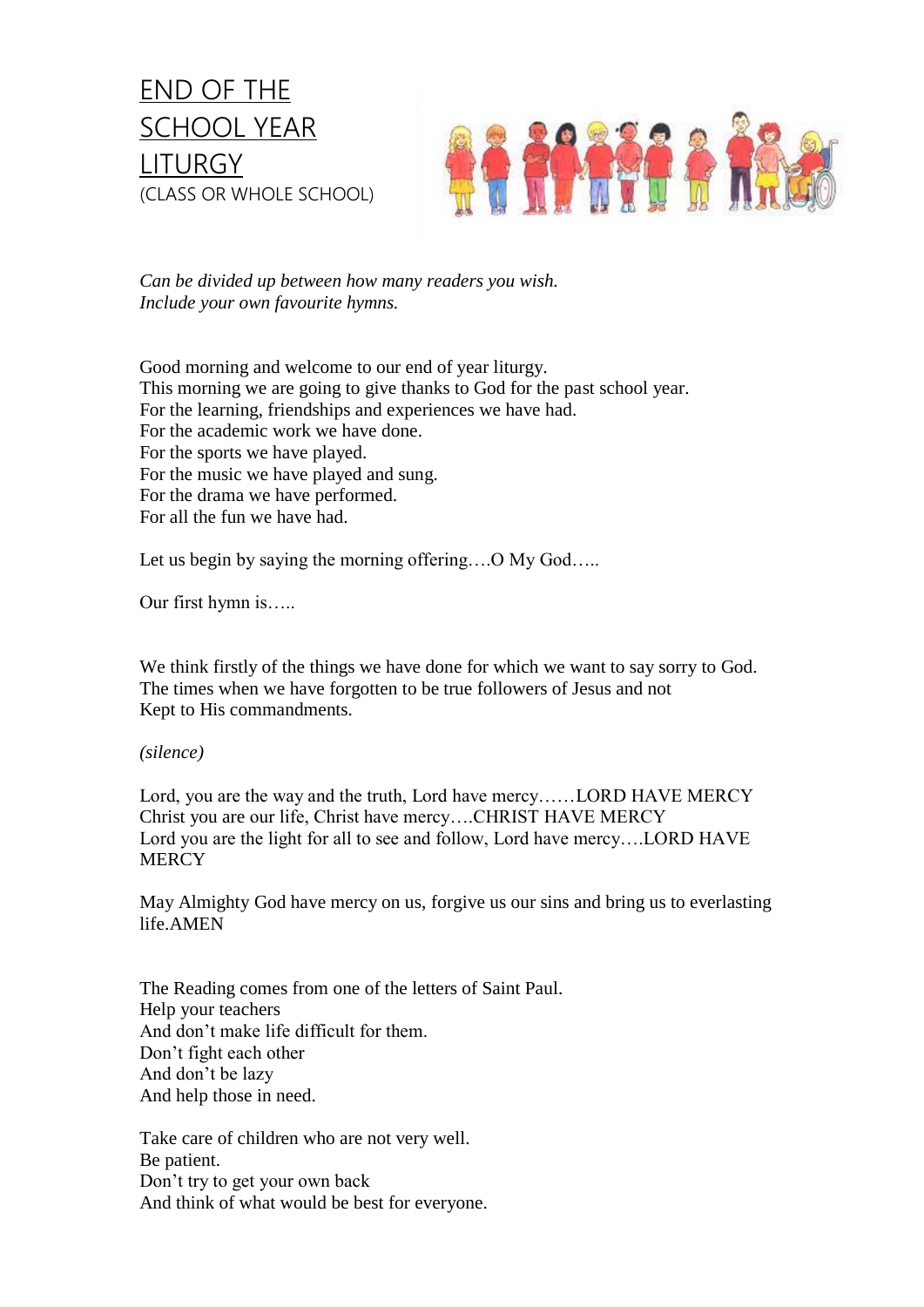But most of all be happy And say thank you to God For all the things he gives you.

The word of the Lord.

We will now sing psalm ....

The second reading comes from one of the letters of Saint Paul.

Don't just pretend to be good. Really try to be kind And try not to be bad.

You are part of God's family And you must take care of each other Like good brothers and sisters.

Don't forget to share your things with each other And when you have to work Don't be lazy. Do it for the sake of Jesus. Trust God and he will make you happy Don't give up if things are difficult.

And of course always remember to say your prayers.

The word of the Lord.

SING: ALLELUIA

Jesus gives his followers a new rule; they must live like him. The reading comes from the gospel of Saint John.

One day Jesus said ' Take care of each other. This is my new rule. Love each other Just as much as I have loved you.

If you do, people will notice And they will say; 'You are like Jesus'

The Word of the Lord.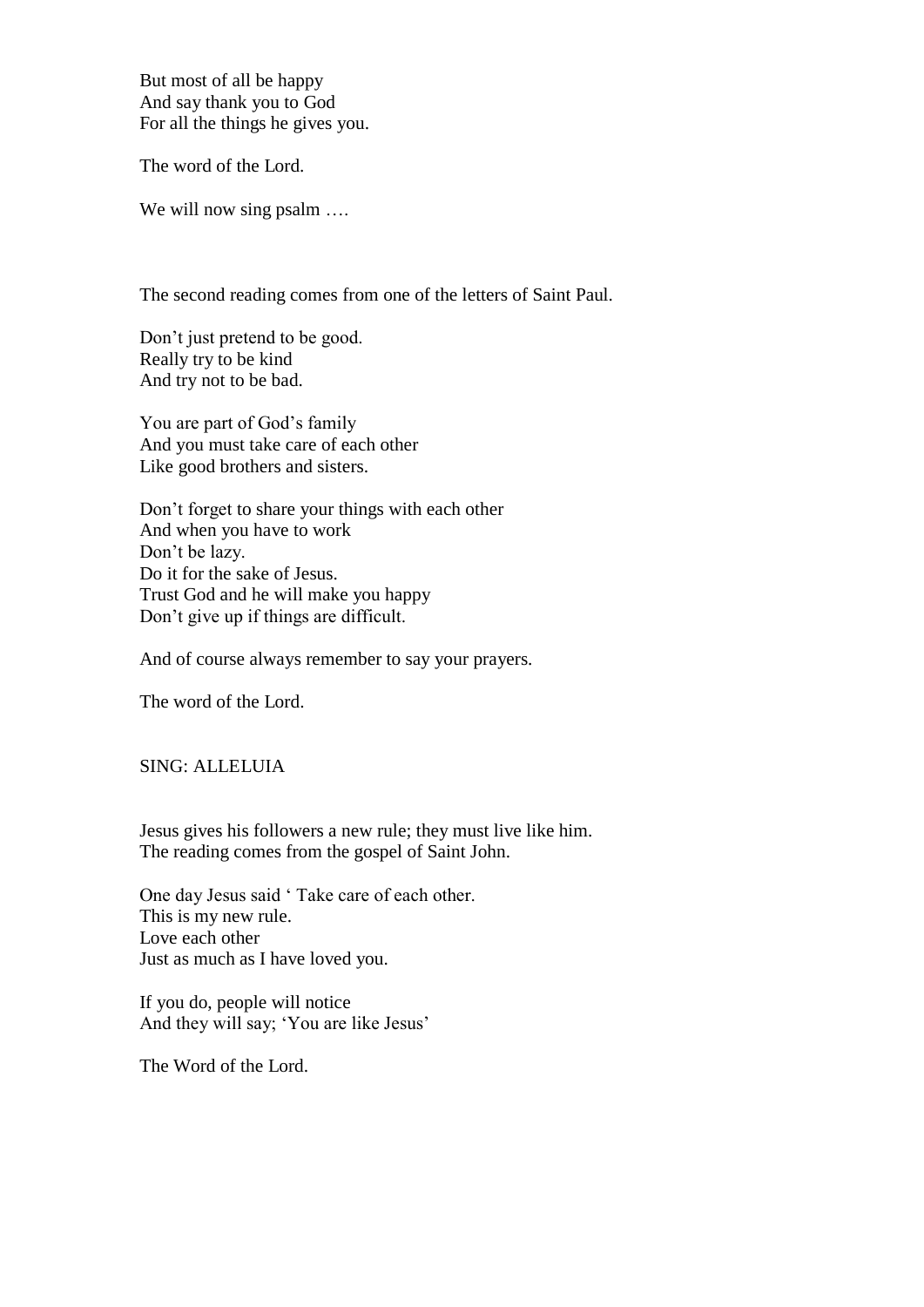We are now going to spend a short time reflecting back on the Last school year. And we are going to give thanks for the many blessings God has given to us. In the silence of our hearts let's think for a moment about what we want To thank God for……

The response is…..Heavenly Father We Thank You. HEAVENLY FATHER WE THANK YOU

For the new things we have learned……….

For the people who have helped us in our learning…………

For the friends we have shared things with……….

For the sports and games we have played……….

For the music and drama we have performed……….

For the new opportunities we have had……..

We also pray for the world around us and remember that we are very fortunate children.

The response is……Lord look after them LORD LOOK AFTER THEM

For those children around the world who are not able to go to school every day……….

For those children around the world who do not have enough to eat………

For those children who are growing up amidst war and suffering………

For those children who do not have loving parents………

For those children who are suffering because of illness...........

Let's now sing the prayer Jesus Himself taught us to say.............